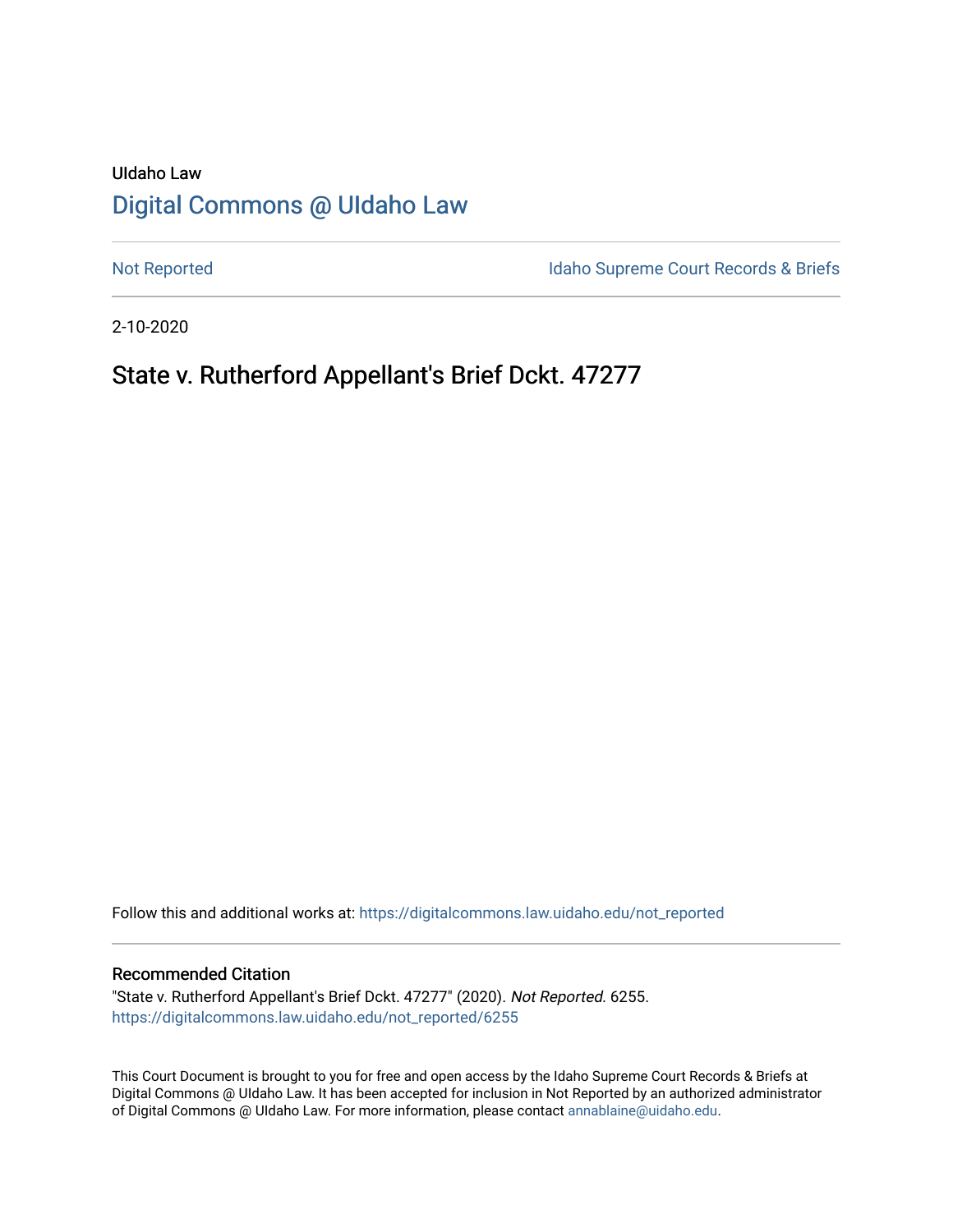Electronically Filed 2/10/2020 11 :12 AM Idaho Supreme Court Karel Lehrman, Clerk of the Court By: Brad Thies, Deputy Clerk

ERIC D. FREDERICKSEN State Appellate Public Defender I.S.B. #6555

JUSTIN M. CURTIS Deputy State Appellate Public Defender I.S.B. #6406 322 E. Front Street, Suite 570 Boise, Idaho 83702 Phone: (208) 334-2712 Fax: (208) 334-2985 E-mail: documents@sapd.state.id. us

## IN THE SUPREME COURT OF THE STATE OF IDAHO

) ) ) ) ) ) ) ) )

STATE OF IDAHO,

Plaintiff-Respondent,

V.

DANA PAUL RUTHERFORD,

Defendant-Appellant.

NOS. 47277-2019 & 47278-2019

BANNOCK COUNTY NOS. CR-2016-16181 & CR-2018-8812

APPELLANT'S BRIEF

## STATEMENT OF THE CASE

Nature of the Case

In these consolidated appeals, Dana Paul Rutherford appeals from the district court's orders denying his Idaho Criminal Rule *(hereinafter,* Rule) 35 motions for reduction of his sentences. He asserts that the district court abused its discretion by denying the motions.

## Statement of the Facts & Course of Proceedings

In docket number 47277, Mr. Rutherford pleaded guilty to possession of a controlled substance, methamphetamine, and the district court imposed a unified sentence of five years, with two years determinate, and the court retained jurisdiction. (R., no. 47277, p.152.) In docket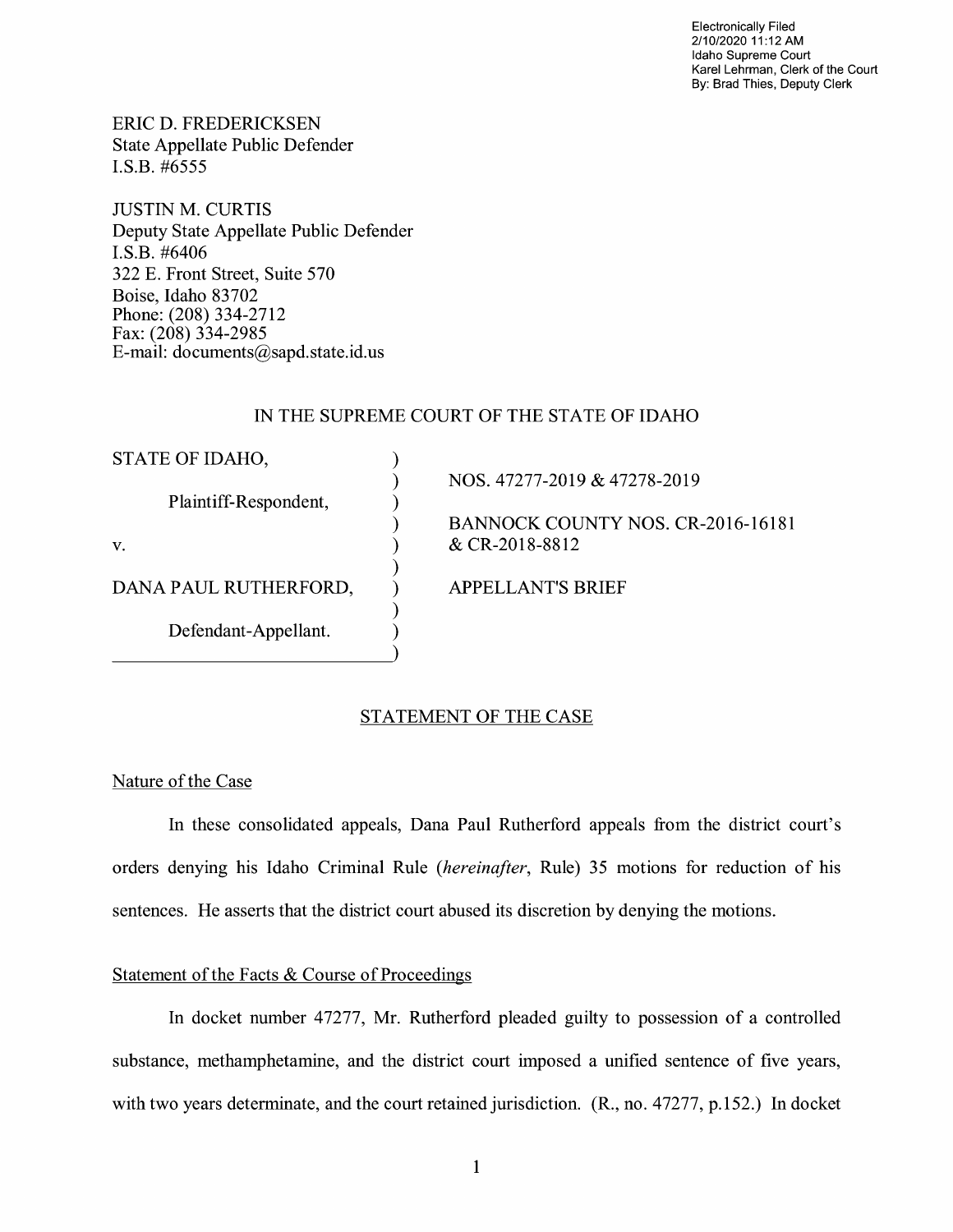number 47278, Mr. Rutherford pleaded guilty to possession of a controlled substance, methamphetamine, and the district court imposed a unified sentence of six years, with three years determinate, and the district court retained jurisdiction. (R., no. 47278, p.40.) The district court subsequently relinquished jurisdiction in both cases without holding a hearing. (R., no. 47277, p.156; no. 47278, p.54.) Mr. Rutherford filed Rule 35 motions in both cases, which were denied. (R., no. 47277, p.159, 177.; no. 47278, p.56; 74.) He appealed from the orders denying his Rule 35 motion. (R., no. 47277, p.179; no.47278, p.76.) He asserts that the district court abused its discretion by denying his Rule 35 motions.

#### ISSUE

Did the district court abuse its discretion when it denied Mr. Rutherford's Rule 35 motions?

#### ARGUMENT

## The District Court Abused Its Discretion When It Imposed Denied Mr. Rutherford's Rule 35 Motions

An order denying a motion for reduction of a sentence under Rule 35 is reviewed for an abuse of discretion. If the sentence is found to be reasonable at the time of pronouncement, the defendant must then show that it is excessive in view of the additional information presented with the motion for reduction. *State v. Hillman,* 143 Idaho 295, 296 (Ct. App. 2006)

In this case, the district court relinquished jurisdiction based solely on the Addendum to the Presentence Investigation Report *(hereinafter,* APSI). (R., no. 47277, p.156.) The APSI recommended that the court relinquish jurisdiction in large part because Mr. Rutherford had allegedly been in a fight. (APSI, p.2.) Specifically, it alleged,

[Mr. Rutherford] received a Class B DOR for physically striking another offender. There were witnesses that saw him confront another offender in the dayroom and strike him on the side of the head causing the other offender to spill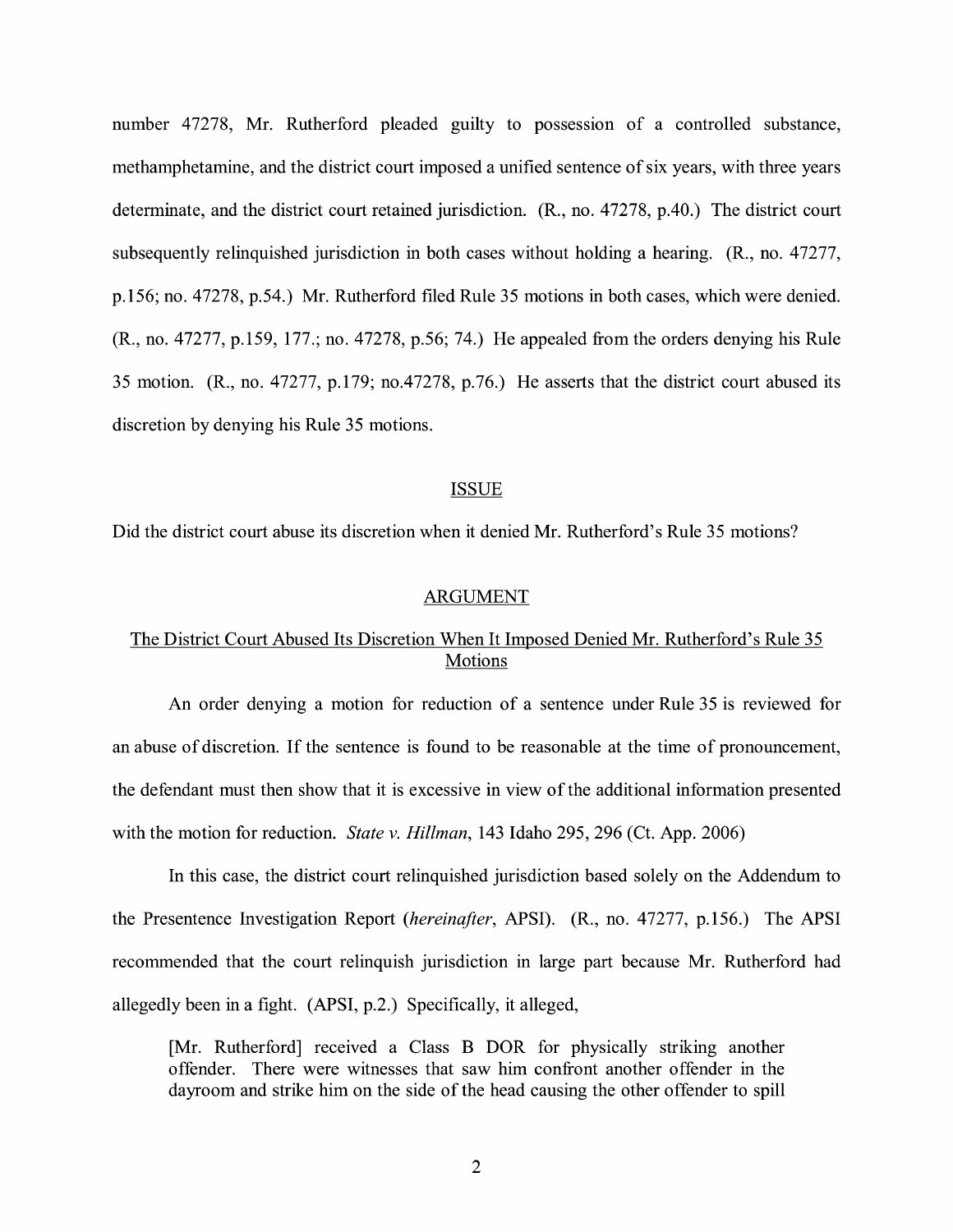his coffee. Another offender told Mr. Rutherford to not treat the guy he just struck that way; the other offender and Mr. Rutherford ended up going to the bathroom where witnesses saw Mr. Rutherford throw the first punch. The offender he was fighting with slammed him on the floor, which left Mr. Rutherford unconscious. Mr. Rutherford pled not guilty at his DOR hearing but was found guilty by the Disciplinary Hearing Officer.

(APSI, pp.5-6.) Mr. Rutherford disputed this account in his Rule 35 motion. (R., no. 47277,

p.160.) Mr. Rutherford stated that he did confront another inmate about his treatment of a third

inmate, but denied fighting with him. (R., no. 47277, p.160.)

Further, Mr. Rutherford explained,

On another occasion, the Defendant had toothpaste and denture cream placed in his shoes and found a note with a profane statement on it on his bed. He recognized the writing as that of inmate Nash. When he confronted inmate Nash, he claimed it was not meant for the Defendant and someone else must have put it there. After some discussion, the two shook hands at which point, inmate Brumfield yelled to inmate Nash stating "Fuck that. Hit him Nash." When inmate Nash did not do so, inmate Brumfield struck out at the Defendant who blocked the punch. The Defendant then told him that he better stay away from the Defendant. The Defendant left. Shortly thereafter, the Defendant returned to the bathroom area to clean the toothpaste and denture cream out of his boots. When he was at the sink, inmate Brumfield grabbed him from behind and body slammed him to the floor. The Defendant struck his temple on the concrete floor and was knocked unconscious. He learned later that other inmates were cleaning up the blood in the shower and concealing his body as he lay there. He was unconscious for over an hour before guards discovered him. He had to be taken by medical helicopter to a hospital. His injuries were severe and continue to cause issues for him.

(R., no. 47277, p.160.) According to Mr. Rutherford, "the facility put the inmates on lockdown and the inmates subject to a group punishment. The Defendant learned later from inmates that were present, that they were told that they would continue to be subjected to a group punishment until statements were given that the Defendant had been involved in fighting." (R., no. 47277, pp.160-61.) It was Mr. Rutherford's belief that the Department was concerned about being held liable for his injuries and for its failure to provide adequate supervision and medical attention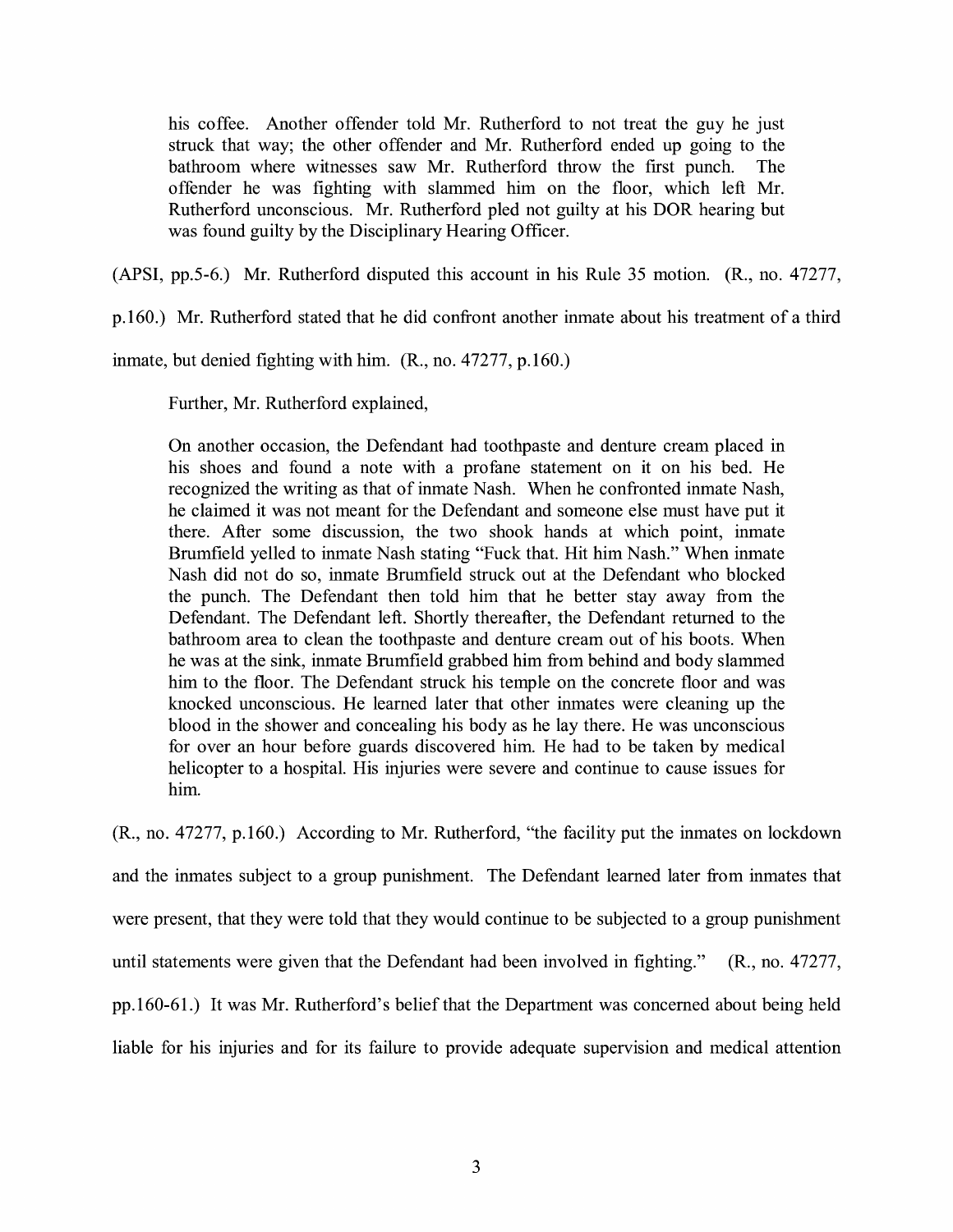and therefore it coerced other inmates into stating that he had been fighting. (R., no. 47277,

p.161.)

Apart from contesting the fight allegations, Mr. Rutherford informed the court that he was actively engaged in his treatment and that his

homework assignments were always well done, he was highly skilled at doing the skill steps for the given skills, was able to recognize risk thinking, and in the group was able to use new thinking to change his behavior. In addition to his own treatment, the Defendant was volunteering to assist with different tasks at the facility, including assisting in setting up classrooms and cleaning up after classes were complete.

(R., no. 47277, pp.159-60.) He was also active m assisting and mentoring other inmates. (R., no. 47277, p.160.)

In his motion, Mr. Rutherford requested that the court reconsider its decision to relinquish jurisdiction and to suspend the sentences and place Mr. Rutherford on probation. (R., no. 47277, p.169.) Alternatively, at the hearing, counsel requested that the court reduce the determinate portions of the sentences to one or two years. (Tr., p.6, Ls.19-21.) Considering the information presented in support of the Rule 35 motions, Mr. Rutherford submits that the district court abused its discretion by the motions.

#### **CONCLUSION**

Mr. Rutherford respectfully requests that this Court reduce his sentences as it deems appropriate. Alternatively, he requests that his case be remanded to the district court for a new Rule 35 hearing.

DATED this 10<sup>th</sup> day of February, 2020.

*Isl* Justin M. Curtis JUSTIN M. CURTIS Deputy State Appellate Public Defender